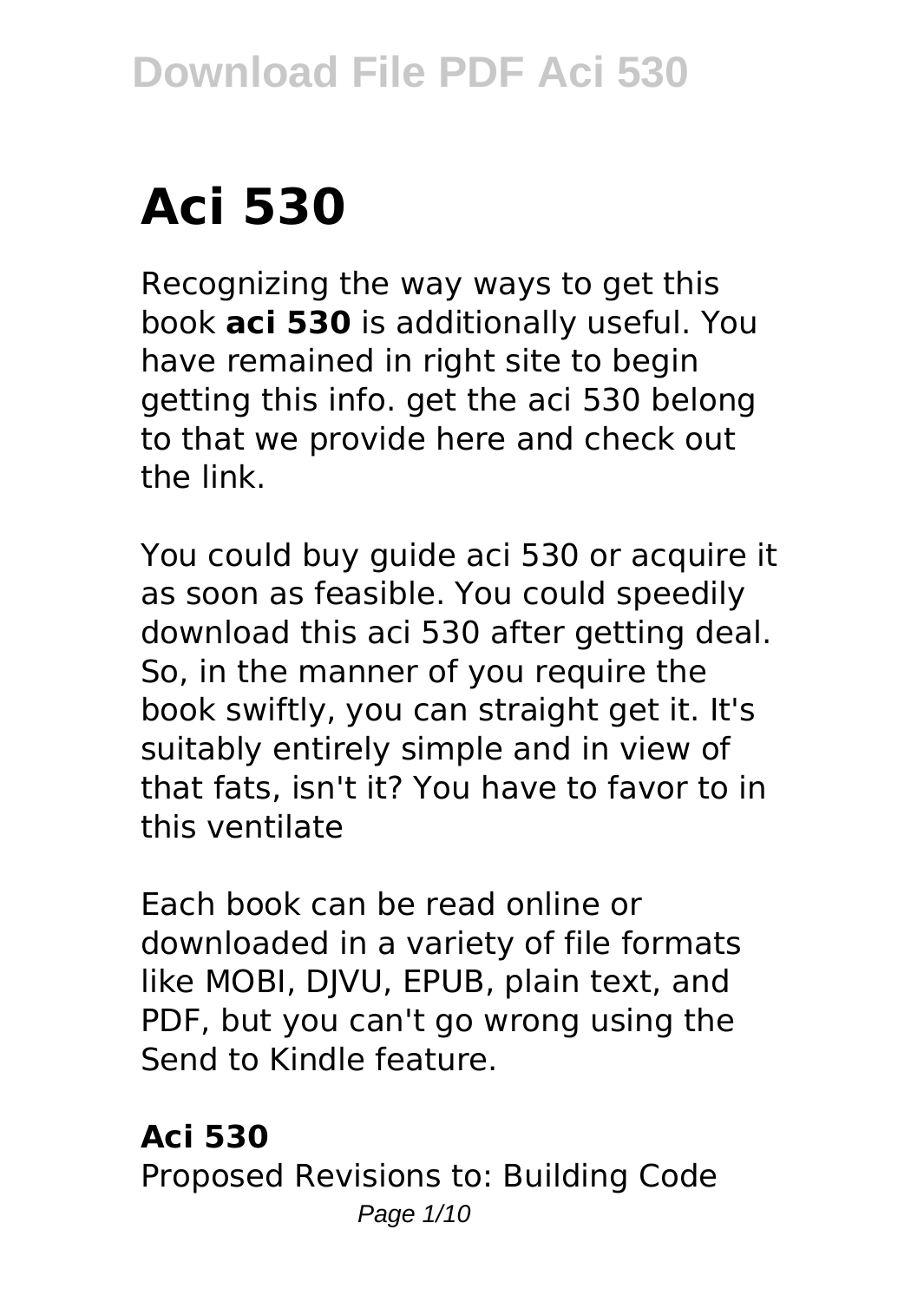Requirements for Masonry Structures (ACI 530-92/ASCE 5-92/TMS 402-92), Specifications for Masonry Structures (ACI 530.1-92/ASCE 6-92/TMS 602-92), Commentary on Bui. Publication: Structural Journal Date: 11/1/1994

## **aci 530 Topic - American Concrete Institute**

ACI 530/530.1-13, "Building Code Requirements and Specification for Masonry Structures and Companion Commentaries," is a joint document between ACI, The Masonry Society (TMS), and the American Society of Civil Engineers (ASCE). Beginning with the 2016 edition of this document, TMS is solely responsible for the development of this document.

# **530/530.1-13: Building Code Requirements and Specification ...**

ACI 530.1/ASCE 6/TMS 602. F2. Specification ACI 530.1/ASCE 6/TMS 602 is a reference standard which the architect/ engineer may cite in the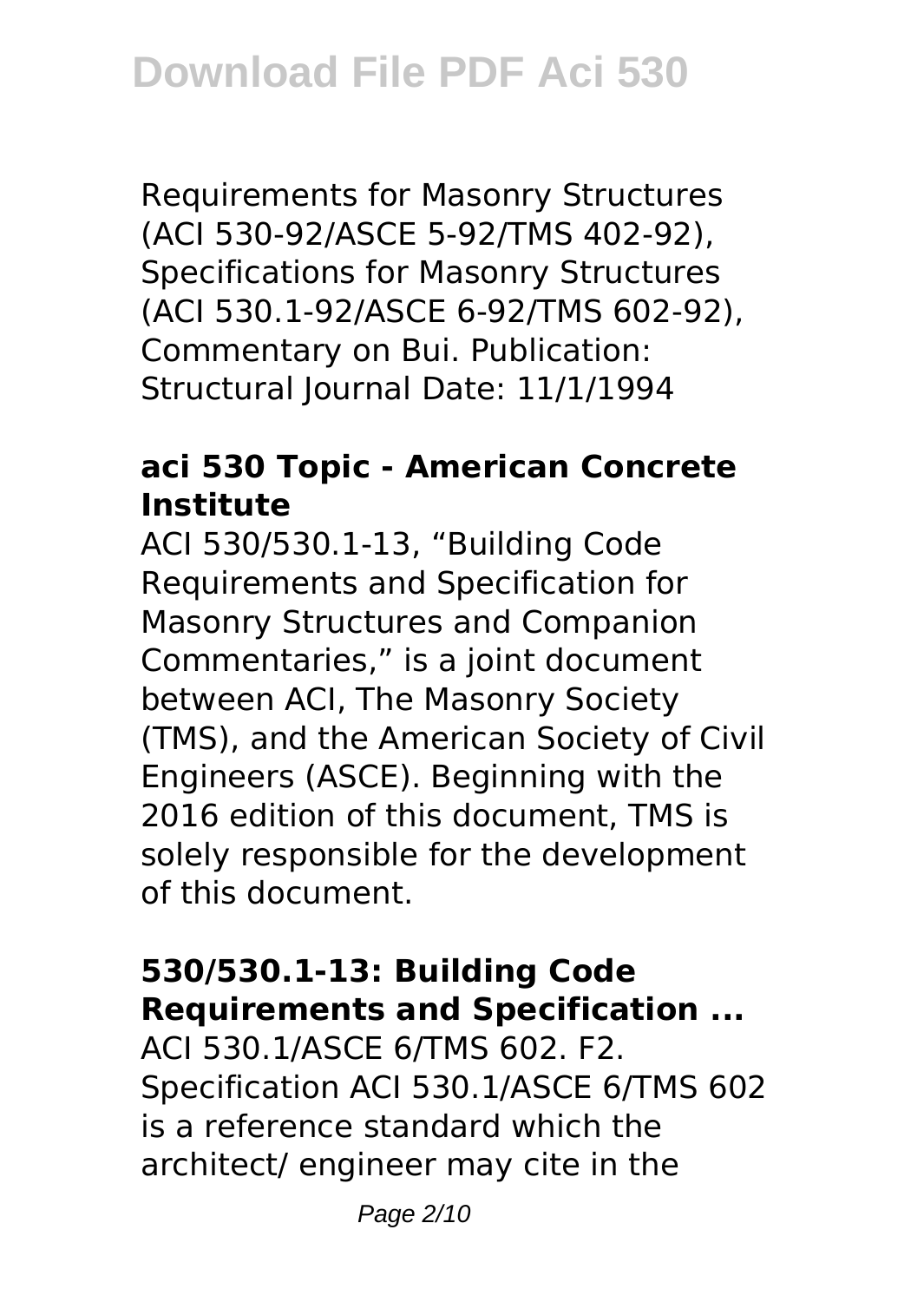contract documents for any project, together with supplementary requirements for the specific project. F3. Specification ACI 530.1/ASCE 6/TMS 602 is written in the three-part section format of the

## **530.1-02 Specification for Masonry Structures**

Source: ACI 530.1/ASCE 6, Table 1.6.2.1 Table 1 Compressive Strength of Clay Masonry Net area compressive strength of units, psi Net area compressive strength of masonry Type M or S mortar Type N mortar psi\* 1250 1300 1000 1900 2100 1500 2800 0305O 2000 3750 4050 2000 4800 5250 3000 \* For units of less than 4-inch height, 85% of the values listed.

## **What contractors need to know about ACI 530/ASCE 5**

ACI 530/530.1. January 1, 1995 Building Code Requirements for Masonry Structures and Commentary (ASCE 5-92) (TMS 402-92) A description is not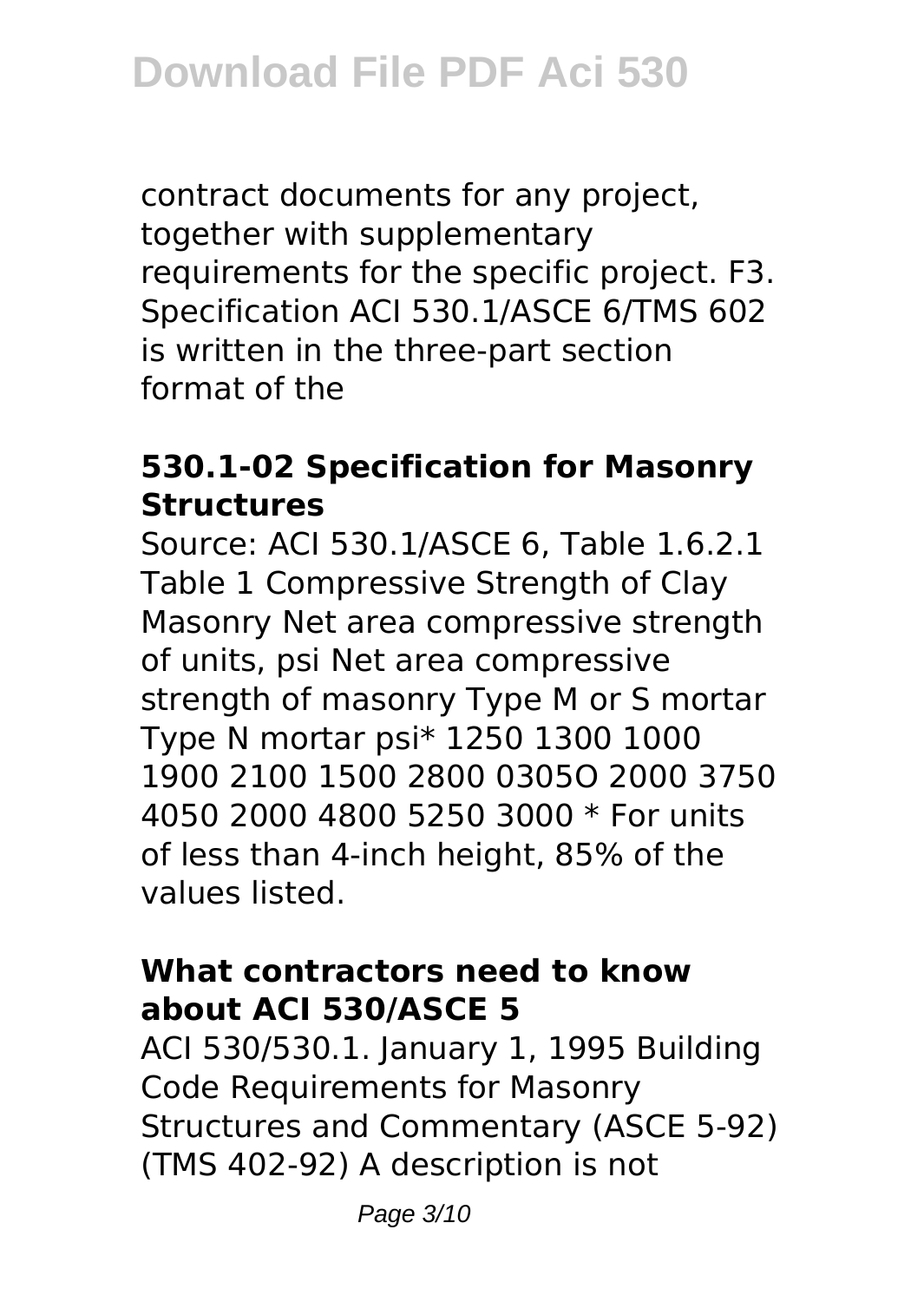available for this item. View Less. View All. References. This document references: 7-16 SUPP 1 ...

# **ACI 530/530.1 - Building Code Requirements and ...**

ACI 530/530.1-11 Building Code Requirements and Specification for Masonry Structures and Related Commentaries American Concrete Institute / 01-Aug-2011 / 340 pages ISBN: 9781929081363 This Code covers the design and construction of masonry structures. It is written in such form that it may be adopted by reference in a legally adopted building code.

# **ACI 530 530.1-2011 PDF(Electronic copy)TMS 402-11/ACI 530 ...**

602/ACI 530.1/ASCE 6) and their companion Commentaries. Committee membership is open to all qualified individuals, within the constraints of balance requirements, balloting schedules and particular needs for technical expertise. Committee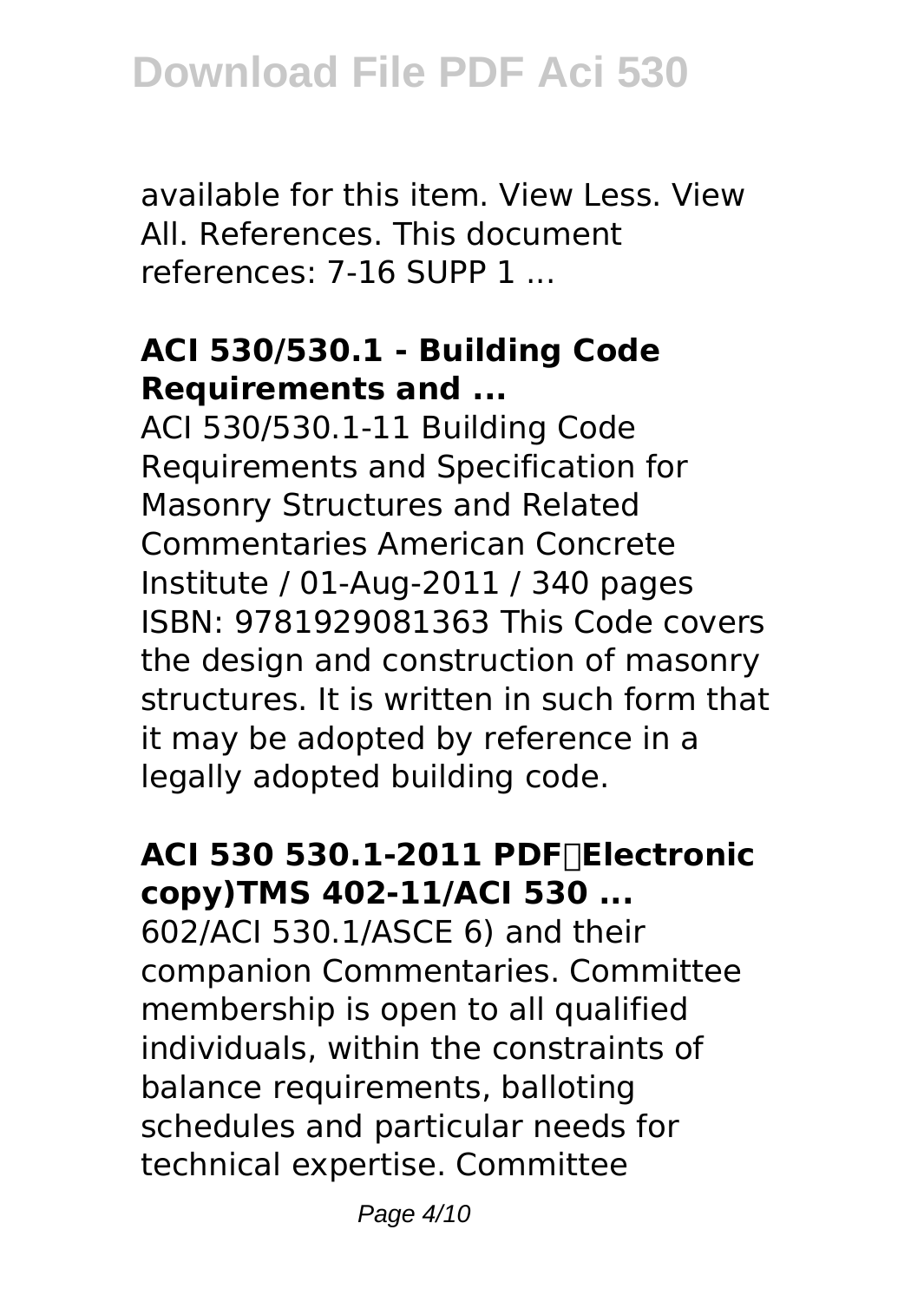meetings are open to the public.

# **Building Code Requirements and Specification for Masonry ...**

SYNOPSIS This Specification for Masonry Structures (ACI 530.1-02/ASCE 6-02/TMS 602-02) is written as a master specification and is required by the Code to control materials, labor, and construction. Thus, this Specification covers minimum

#### **(PDF) Specification for Masonry Structures (ACI 530.1-02 ...**

American Concrete Institute List your products or services on Engineering360. Contact Information 38800 Country Club Dr. Farmington Hills, MI 48331 ... (ACI 530-02/ASCE 5-02/TMS 402-02), Specification for Masonry Structures (ACI 530.1-02/ASCE 6-02/TMS 602-02), Commentary on Building Code Requirements...

## **ACI - 530.1 - Specification for Masonry Structures ...**

Page 5/10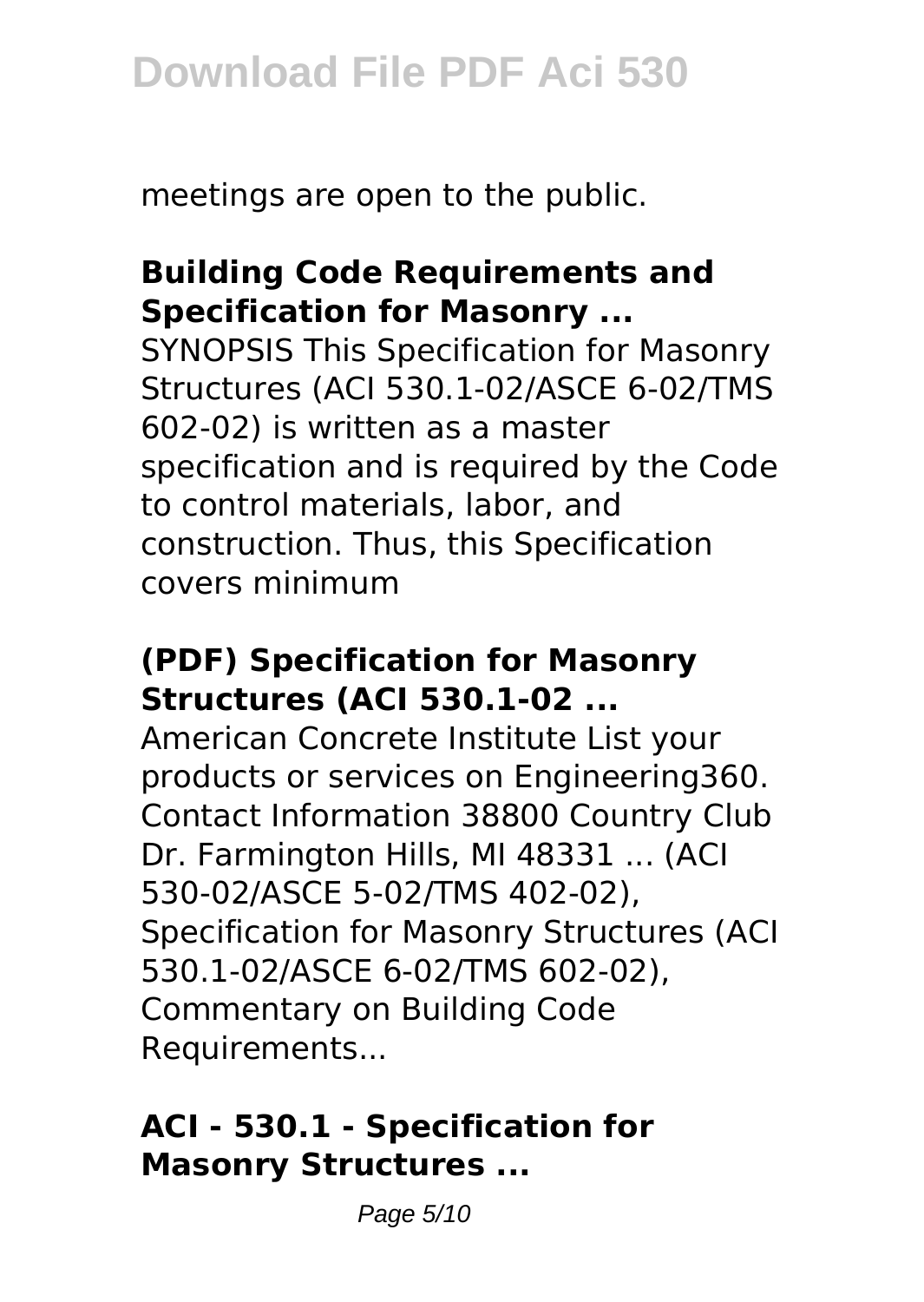(ACI 530-05/ASCE 5-05/TMS 402-05) Reported by the Masonry Standards Joint Committee (MSJC) Richard E. Klingner Chair Jason J. Thompson Secretary Voting Members of Main Committee1: Ronald E. Barnett Richard M. Bennett Frank Berg David T. Biggs J. Gregg Borchelt Dean Brown Russell H. Brown Robert N Chittenden John Chrysler Gerald A. Dalrymple

# **530-05/530R-05 Building Code Requirements for Masonry ...**

ACI 530, 2005 Edition, 2005 - Building Code Requirements for Masonry Structures and Commentary Minimum requirements This Code provides minimum requirements for the structural design and construction of masonry elements consisting of masonry units bedded in mortar.

## **ACI 530 : Building Code Requirements for Masonry ...**

As per ACI 530.1-11, computed shear stresses f v due to applied forces should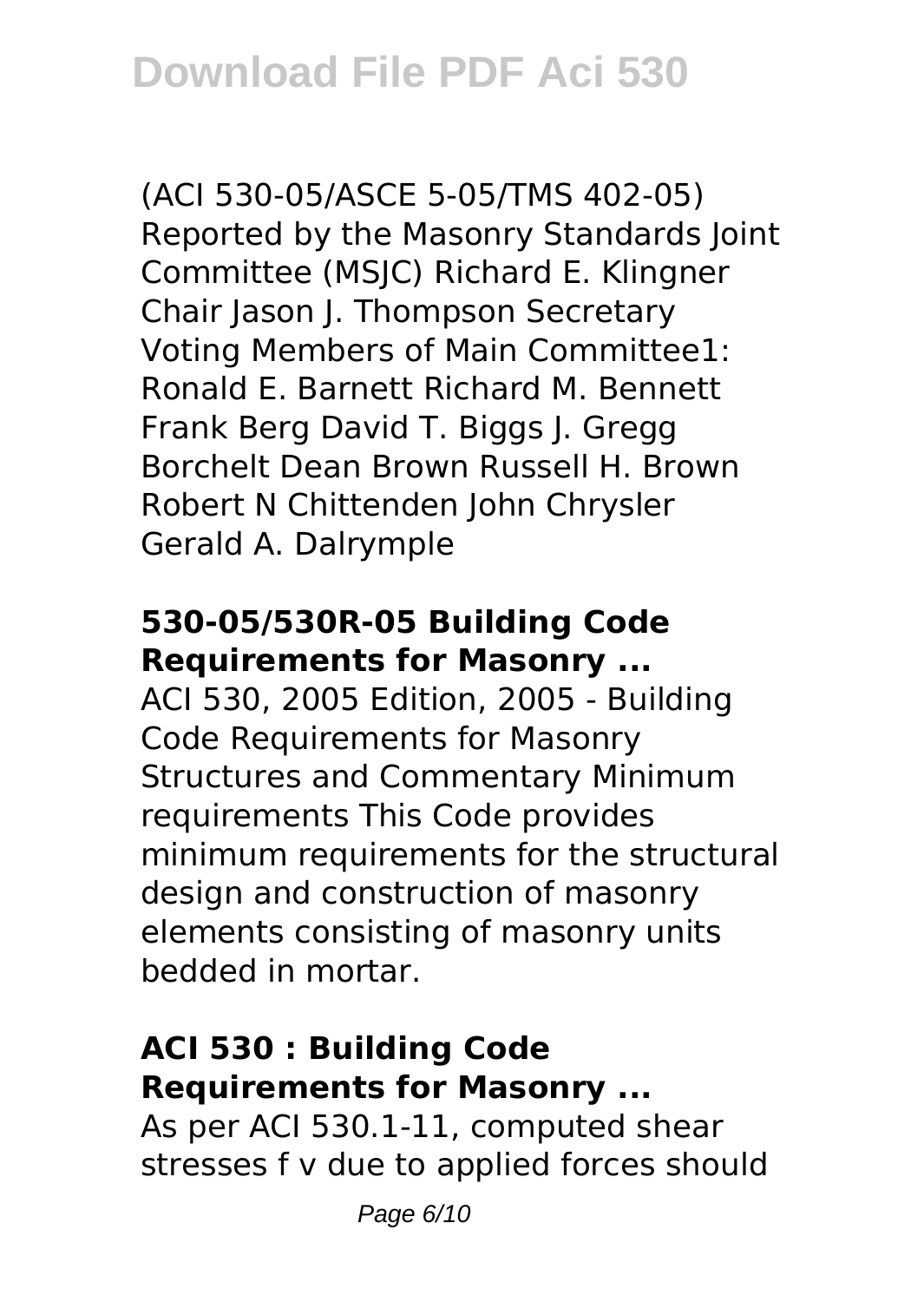not surpass the following limitations. This restriction values are used for inplane shear stress and the Code do not provide limitations for out-of-plane shear stresses. 1.

#### **Design of Unreinforced Masonry Structures as per ACI 530.1-11**

ACI-530/530.1-11: Building Code Requirements and Specification for Masonry Structures and Related Commentaries edition represents a major update from the former edition both in technical requirements and in layout. The Code and Specification are written as legal documents so that they may be adopted by reference in general building codes.

#### **Masonry Structures, ACI-530, ACI-530.1 | Engineering Solutions**

2108.4 ACI 530/ASCE 5/TMS 402, Section 3.3.3.5, Maximum Areas of Flexural Tensile Reinforcement

## **ACI 530/ASCE 5/TMS 402, Section**

Page 7/10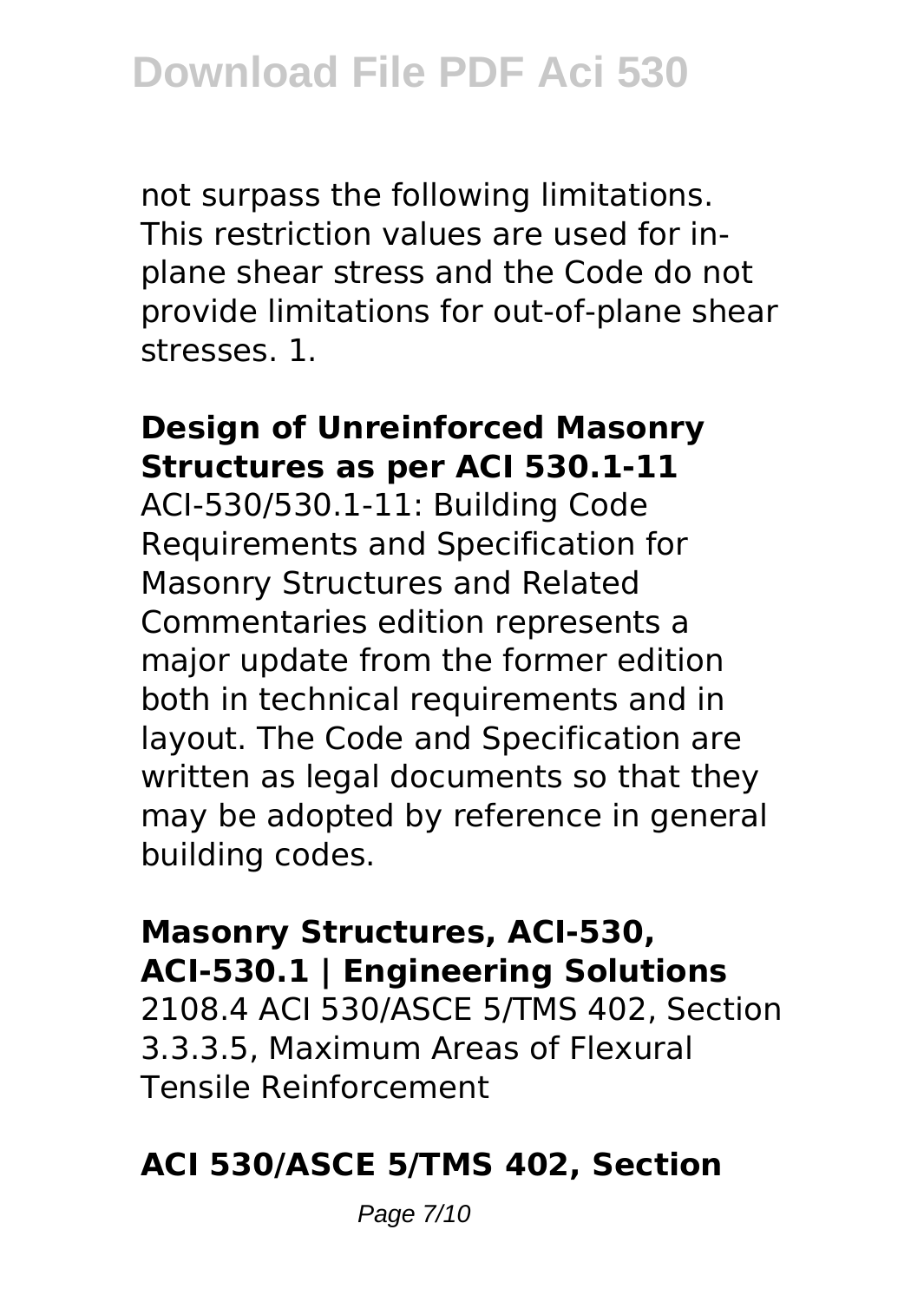## **3.3.3.5, Maximum Areas of ...**

ACI 530/530.1-13, "Building Code Requirements and Specification for Masonry Structures and Companion Commentaries," is a joint document between ACI, The Masonry Society (TMS), and the American Society of Civil Engineers (ASCE).

## **Aci 530 530 1 11 Building Code Requirements And**

ACI 530-05 PDF - Note: A newer version of this document exists. This document was replaced by / Author(s): ACI /ASCE / TMS and ACI Committee Publication: Technical

## **ACI 530-05 PDF**

Building Code Requirements for Masonry Structures (ACI 530-92/ ASCE 5-92/TMS 402-92); Specifications for Masonry Structures (ACI 530.1-92/ ASCE 6-92/TMS 602-92); Commentary on Building Code Requirements for Masonry Structures (ACI 530-92/ ASCE 5-92/TMS 402-92); Commentary on Specifications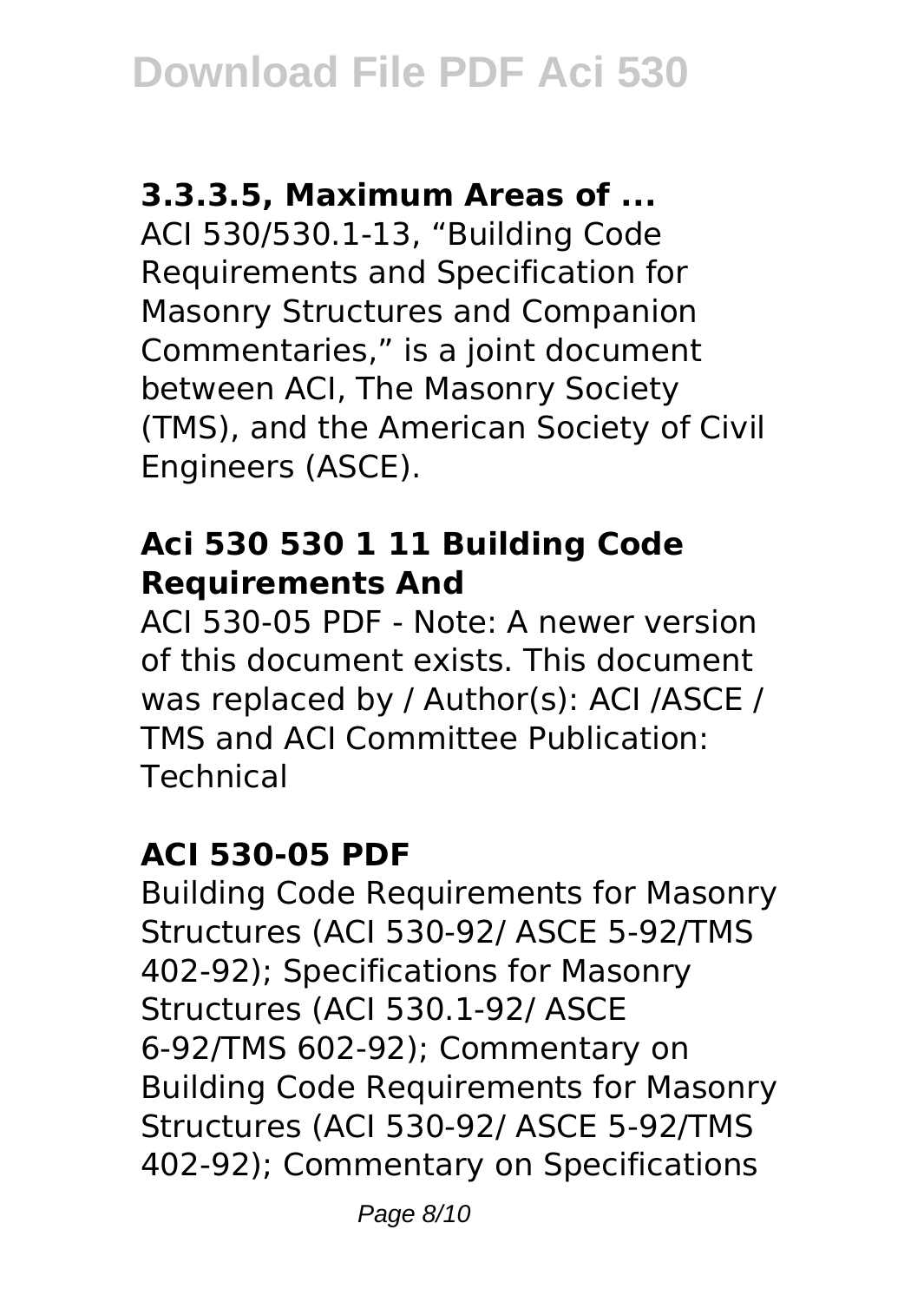for Masonry Structures (ACI 530.1-92/ ASCE 6-92/TMS 602-92). <p>Copublished with American Concrete ...

#### **Building Code Requirements for Masonry Structures (ACI 530 ...**

ACI 530/530.1-11 Building Code Requirements and Specification for Masonry Structures and Related CommentariesJoint ACI/ASCE/TMS Committee, TMS 402/ACI 530/ASCE 5, TMS 602/ACI 530.1/ASCE 6, 2011, 319 pp.The NEW ACI 530/530.1-11 Building Cod

#### **ACI 530/530.1-11 Building Code Requirements for Masonry ...**

C-2 TMS 402-13/ACI 530-13/ASCE 5-13 Code and Commentary, C-2 CODE COMMENTARY TMS 602/ACI 530.1/ASCE 6 follows the Specification. 1.2.2 Show all Code-required drawing items on the project drawings, including: (a) Name and date of issue of Code and supplement to which the design